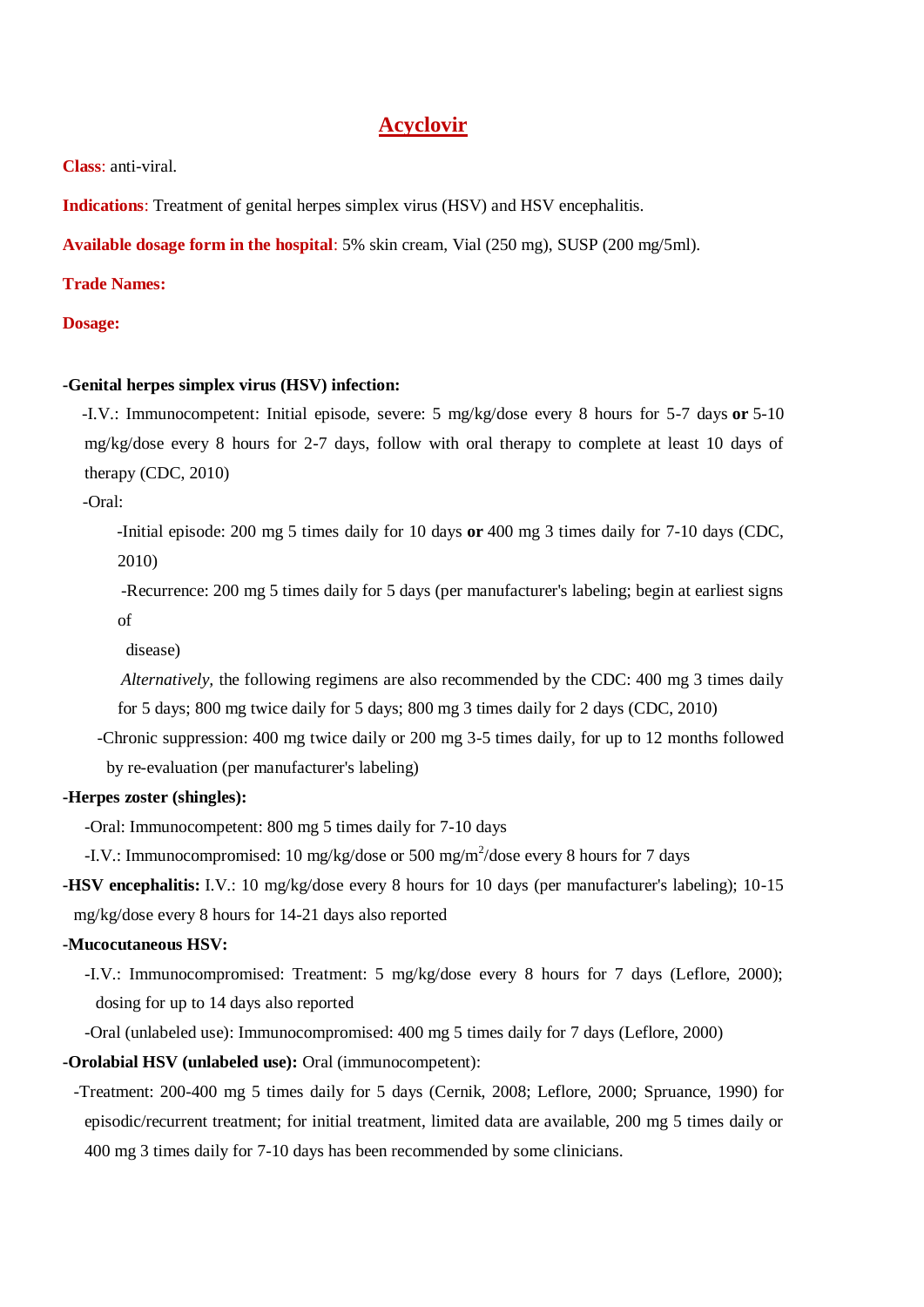-Chronic suppression: 400 mg 2 times daily (has been clinically evaluated for up to 1 year) (Cernik, 2008; Rooney, 1993)

**-Varicella-zoster (chickenpox):** Begin treatment within the first 24 hours of rash onset:

-Oral: >40 kg (immunocompetent): 800 mg 4 times daily for 5 days

-I.V.:

- *-Manufacturer's labeling (immunocompromised):* 10 mg/kg/dose every 8 hours for 7 days  *-CDC HIV guidelines (immunocompromised):* 10-15 mg/kg/dose every 8 hours for 7-10 days
- **-Prevention of HSV reactivation in HIV-positive patients (unlabeled use):** Oral: 400-800 mg 2-3 times daily (CDC, 2010)
- **-Prevention of HSV reactivation in HSCT (unlabeled use):** *CDC recommendation:* **Note:** Start at the beginning of conditioning therapy and continue until engraftment or until mucositis resolves (~30 days) -Oral: 200 mg 3 times daily

 $-L.V.: 250 \text{ mg/m}^2/\text{dose every } 12 \text{ hours}$ 

- **-Prevention of VZV reactivation in allogeneic HSCT (unlabeled use):** *NCCN guidelines:* Oral: 800 mg twice daily
- **-Prevention of CMV reactivation in low-risk allogeneic HSCT (unlabeled use):** *NCCN guidelines:* **Note:** Requires close monitoring (due to weak activity); not for use in patients at high risk for CMV disease: Oral: 800 mg 4 times daily
- **-Treatment of disseminated HSV or VZV or empiric treatment of suspected encephalitis in immunocompromised patients with cancer: (unlabeled use):** *NCCN guidelines:* I.V.: 10-12 mg/kg/dose every 8 hours
- **-Treatment of episodic HSV infection in HIV-positive patient (unlabeled use):** Oral: 400 mg 3 times daily for 5-10 days (CDC, 2010)
- **-Genital HSV:** Topical: Immunocompromised: Ointment: Initial episode:  $\frac{1}{2}$ " ribbon of ointment for a 4" square surface area every 3 hours (6 times/day) for 7 days

**-Herpes labialis (cold sores):** Topical: Apply 5 times/day for 4 days

**-Mucocutaneous HSV:** Topical: Ointment: Non-life-threatening, immunocompromised:  $\frac{1}{2}$ " ribbon of ointment for a 4" square surface area every 3 hours (6 times/day) for 7 days.

**Geriatric**

Refer to adult dosing.

### **Hepatic Impairment:**

Oral, I.V.:

No dosage adjustment in hepatic impairment provided in manufacturer's labeling; use caution in patients with severe impairment.